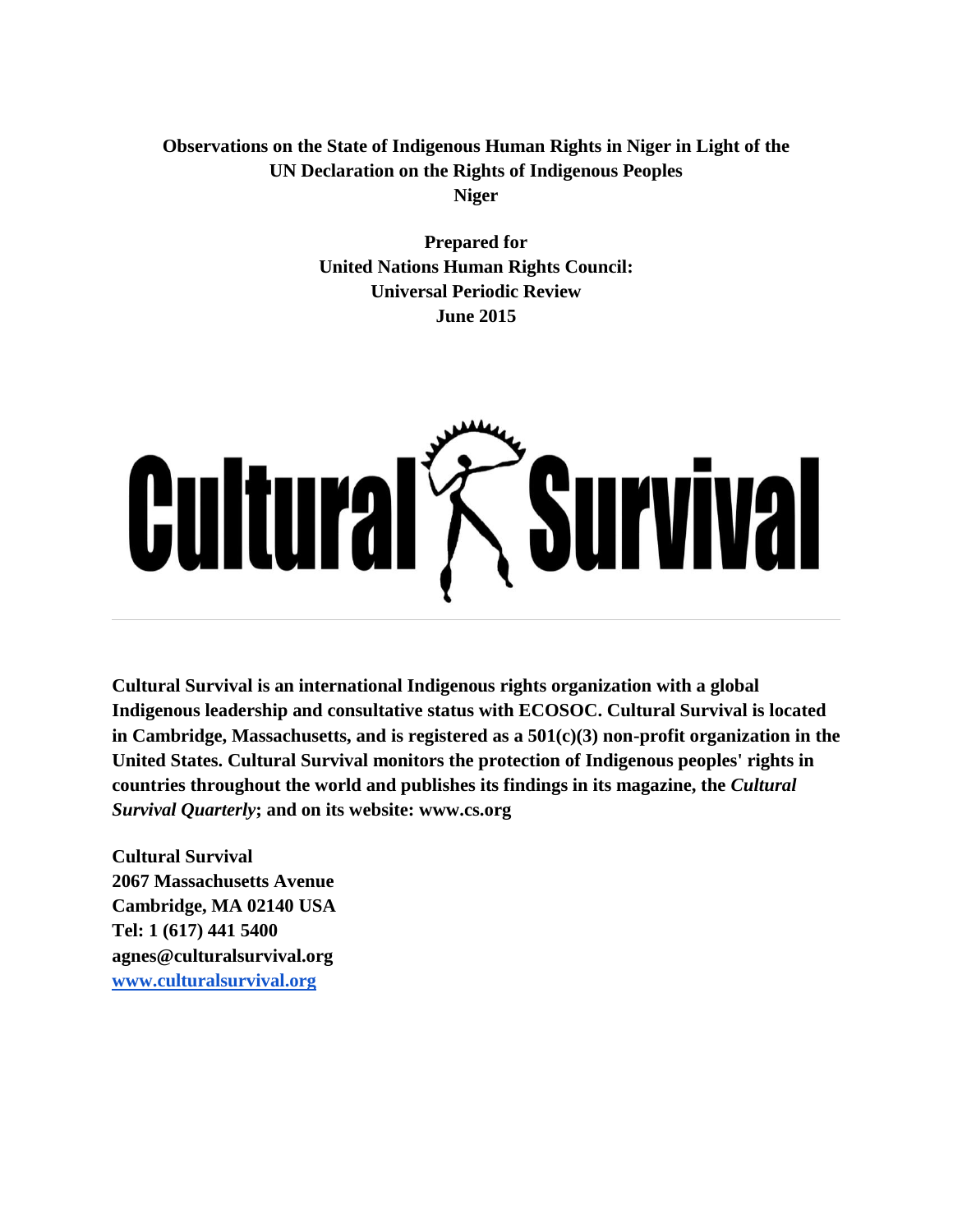### **Executive Summary**

Niger's Indigenous population, which includes the Peul (or Fulani), the Tuareg, and the Toubou people, amount to about 18% of the total population. Most of the Indigenous people are livestock herders and therefore lead nomadic lifestyles. Unfortunately, various events have contributed to increasing pressures on scarce resources needed by the nomadic people, including grazing pasture, water, and food. This, along with the lack of respect for Indigenous rights, has led to several violent conflicts between pastoralists and agriculturalists and has further threatened the livelihood of Indigenous Peoples. Niger voted for the UN Declaration on the Rights of Indigenous Peoples (UNDRIP) in 2007. In 2010, the Nigerien government adopted the Pastoral Code under the already existing Rural Code in order to implement specific rights of pastoralists but a majority of the acts have yet to be passed. Future efforts must be made to ensure that this new code is fully implemented and monitored for effectiveness. Furthermore, the government should recognize Indigenous people in the Constitution, ratify the ILO Convention 169. Lastly, the government must address the scarcity of resources available to Indigenous Peoples.

#### **Background**

Together, the various Indigenous groups of Niger make up around 18% of the country's population. The Peul, who number over one million, constitute 8.5% of the population and live all over the country. Although traditionally cattle and sheep herders, the Peul are being forced to engage in agricultural activity as a result of harsh droughts. The subgroups of the Peul include the Tolèbé, Gorgabé, Djelgobé and Bororo. Also numbering over one million people, the Tuareg make up 8.3% of the population and sustain their livelihood as camel and goat herders in the North and West. Lastly, the Toubou, who number a little more than 200,000, make up 1.5% of the population and live in the East as camel herders.

Given that many of the Indigenous people of Niger are pastoralists, the Pastoral Code, adopted in 2010, helps to protect the livelihood and lifestyles of the Indigenous groups by affirming that mobility is a guaranteed right of herders and pastoralists and outlawing the privatization of pastoralists' land. Furthermore, the Rural Code, of which the Pastoral Code is a part of, defines the borders for agricultural cultivation to ensure that there is sufficient land dedicated to pastoral activity. The country of Niger has also ratified the *African Charter on Human and Peoples Rights* and is a signatory to the *Convention on the Elimination of all forms of Racial Discrimination,* as well as voted for the UN Declaration on the Rights of Indigenous Peoples in 2007. However, a majority of the decrees included in the Pastoral Code have yet to be implemented and the government has not signed the ILO Convention 169 or recognized Indigenous Peoples in the country's Constitution.

#### **First Cycle UPR Recommendations**

During the first cycle of the UPR in 2011, one recommendation was made to Namibia with regards to Indigenous Peoples: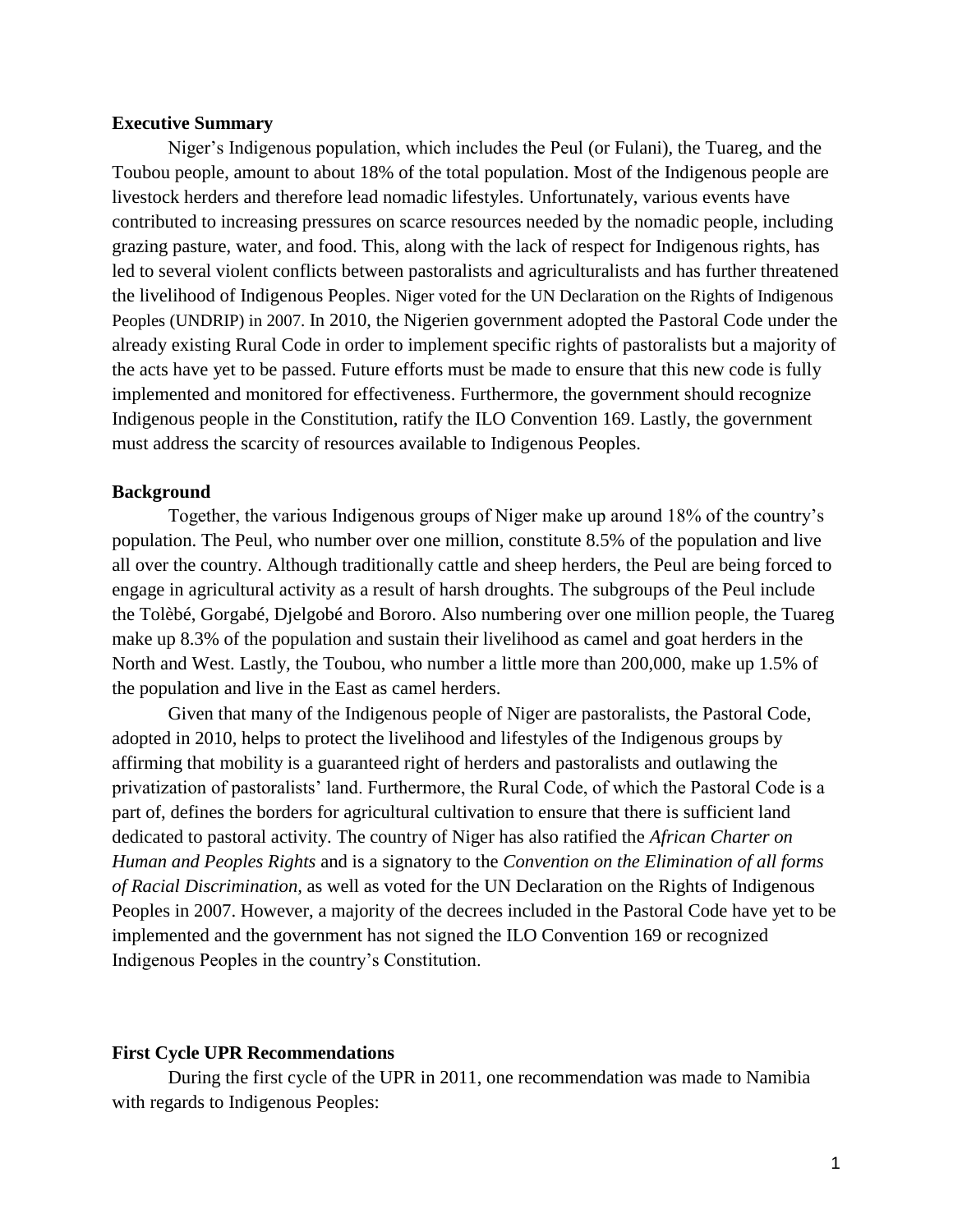# *"Implement the recommendations provided by the Working Group on Indigenous Populations/Communities of the African Commission on Human and Peoples' Rights in February 2006."* **(Norway)**

The Working Group on Indigenous Populations/Communities of the African Commission on Human and Peoples' Rights made several recommendations to the Republic of Niger in 2006, particularly that they address the land grabbing issue, provide funding to assist with the effects of climate change on Indigenous livelihood, specifically recognize the existence of Indigenous populations, and provide greater resources to promote better health and education. Furthermore, the Working Group recommends that the government take more steps to consult the Indigenous groups of Niger with respect to policies that affect land and natural resources, including the Rural Code and Water Code. Lastly, the Working Group recommends that the government offer support for Indigenous communities should they wish to start engaging in agricultural activity, given the risks involved with the pastoral lifestyle.<sup>1</sup>

Unfortunately, the Nigerien government has still not ratified the ILO Convention 169 on Indigenous and Tribal Peoples, which would recognize their existence. Furthermore, the livelihoods of pastoralists are still at risk because of climate change, competing resources, and conflict with neighboring countries, Mali and Nigeria. Strong efforts were made to include the Indigenous people in writing and constructing the Pastoral Code and future efforts to implement the code should follow the same practice. Therefore, the recommendation from Norway as well as the recommendations from the Working Group still remain very relevant to the well-being of the Indigenous people and should be addressed by the Nigerien government.

### **The Pastoral Code**

 $\overline{a}$ 

While the Pastoral Code was an achievement for Indigenous peoples with nomadic lifestyles, the implementation process of the code has been very slow. As of 2015, only two acts have been passed, and these acts pertain mostly to procedural matters rather than the true issues regarding pastoral rights. Moreover, seven acts have still not been drafted and five are in the process of being written.<sup>2</sup> The implementation of the entire code is important to ensure that both the Indigenous people of Niger and their pastoral lifestyle are recognized by the government. During the 2012 Sahel food crisis, pastoralists received less aid and were overall, "marginalized from the 2012 emergency response both due to a badly adapted response and a response which was out of sync with the needs of these groups".<sup>3</sup> For one, their nomadic habits did not correspond well with stationary refugee camp settlements, which meant that they usually remained outside of the camps. Moreover, government aid distribution efforts did not account for the mobility of Indigenous people. This incident exemplifies the dangers of not explicitly

 $<sup>1</sup>$  To see the full document and recommendations, see the Report of the African Commission's Working</sup> Group on Indigenous Populations/Communities: Mission to the Republic of Niger. (2006).  $2$  See "Implementation of the Pastoral Code continues to drag on" in 2014 Yearbook Article:

<http://www.iwgia.org/images/stories/sections/regions/africa/documents/IW2014/NigerIW2014.pdf> <sup>3</sup> International Working Group for Indigenous Affairs. "The Indigenous World: Niger". (2013). <http://www.iwgia.org/images/stories/sections/regions/africa/documents/2013/Niger.pdf>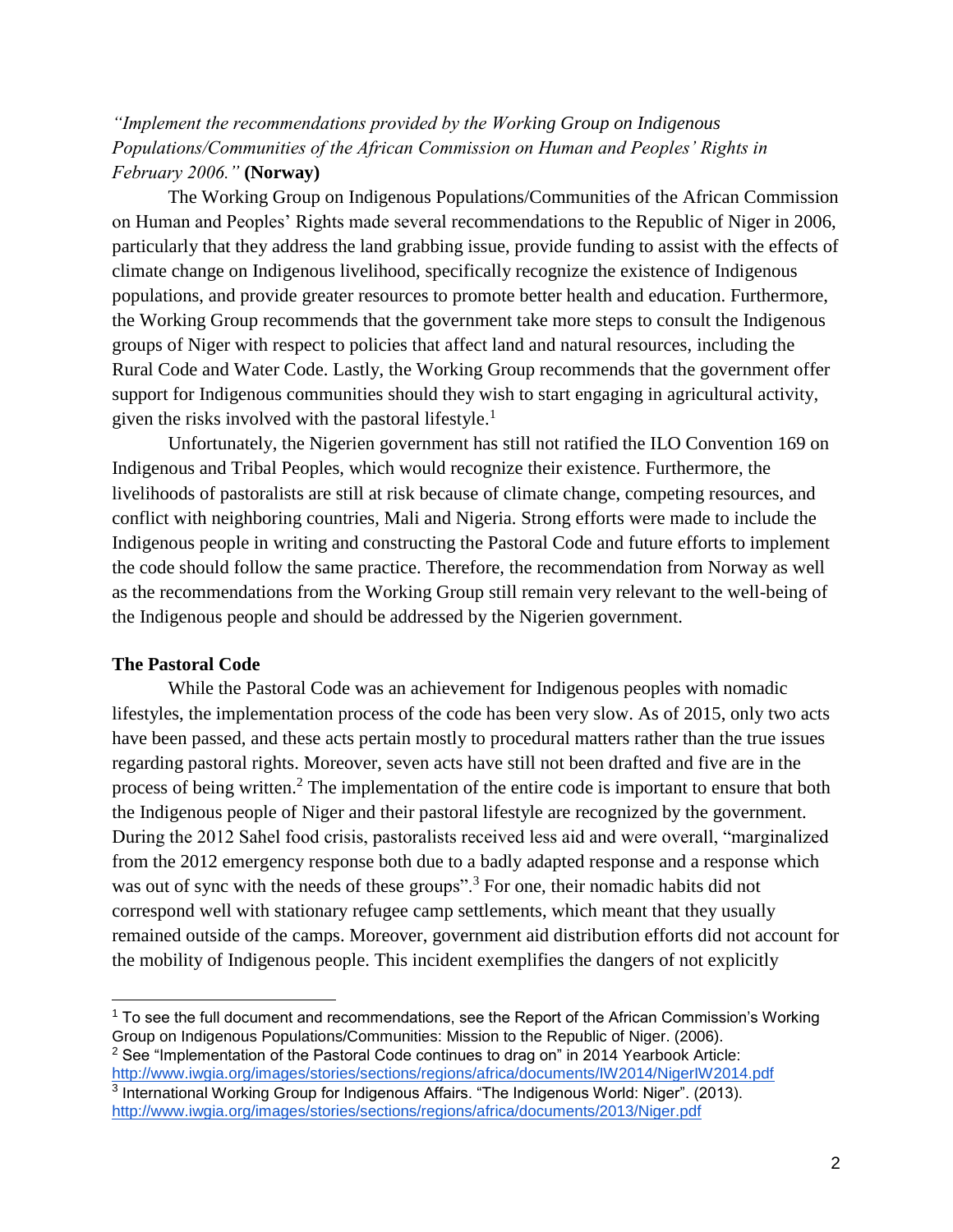recognizing Indigenous Peoples and their lifeways and pushing a development agenda without respecting the right to Free, Prior and Informed Consent as well as the right to culture.

## **Challenges of Pastoralists**

The nomadic pastoralist lifestyle has become increasingly difficult for Indigenous Peoples in Niger. For one, climate change is making it increasingly difficult for nomadic groups to find grazing land and drinking water while recurrent droughts have also taken their toll on the Indigenous communities. An elder from the WoDaaBe (Bororo) group describes how droughts have forced many WoDaaBe youth to leave their pastoral lifestyle to migrate to the city in search for work. These migrant workers say that their lives in the city are, "difficult and demanding, emphasizing especially the absence of family and kin and the longing for the pastoral life in the  $bush.$ <sup>24</sup>

In addition, violence is an ongoing and prominent threat to herders, especially given the competition over land and the lack of clear land rights. In October of 2013, the Fulani Indigenous group in Boboye were attacked by Zarma agriculturalists. The conflict occurred because the mayor of the neighboring town Ngonga had placed a ban on pastoralists and sent youths to confiscate the Fulani's livestock, to be returned only if the pastoralists paid 15,000 CFA per head of cattle. As a result of the violence that ensued, four Fulani died, several livestock were lost, and over one hundred houses were burned down. Of the 10,000,000 CFA that was promised by the government to those who had lost houses, only 10,000 CFA was actually paid to each Fulani.<sup>5</sup> A similar incident occurred in June of 2012 when a conflict between pastoralists and agriculturalists led to 5 deaths, 14 injuries, and the destruction of 44 houses. The fighting occurred in a Zuzu Peul camp in Koygolo.<sup>6</sup> These acts of violence occur because the lack of a working justice system pushes groups to defend themselves, which easily escalates into violent conflicts, for which, again, there is no justice.<sup>7</sup>

Conflict in neighboring countries, Mali and Nigeria, has also proved to be a threat to the pastoralists and their livelihood. For instance, the French military intervention in Mali made it difficult for nomadic Indigenous people to move freely and securely through Mali. This led to an over-concentration of pastoralists in areas along alternative, safer routes, putting more strain on the already scarce supplies of water, pasture, and food. The same has occurred in the southern regions of Niger, particularly near Lake Chad, as increased activity from the Boko Haram in Nigeria have prevented pastoralists from migrating southwards into Nigeria as they fear being arrested by Nigerian officers. The influx of refugees from these countries as a result of the conflict only adds to this problem. For instance, the number of refugees in the Diffa region has

<sup>4</sup> *A Difficult Time: Migrant work and the WoDaaBe in Niger.* Cultural Survival. (2001).

<sup>&</sup>lt;sup>5</sup> International Working Group for Indigenous Affairs. "The Indigenous World: Nigeria". (2014). <http://www.iwgia.org/images/stories/sections/regions/africa/documents/IW2014/NigerIW2014.pdf> <sup>6</sup> International Working Group for Indigenous Affairs. "The Indigenous World: Niger". (2013). p. 361-362. <http://www.iwgia.org/images/stories/sections/regions/africa/documents/2013/Niger.pdf>

<sup>&</sup>lt;sup>7</sup> International Working Group for Indigenous Affairs. "The Indigenous World: Nigeria". (2014). p. 368.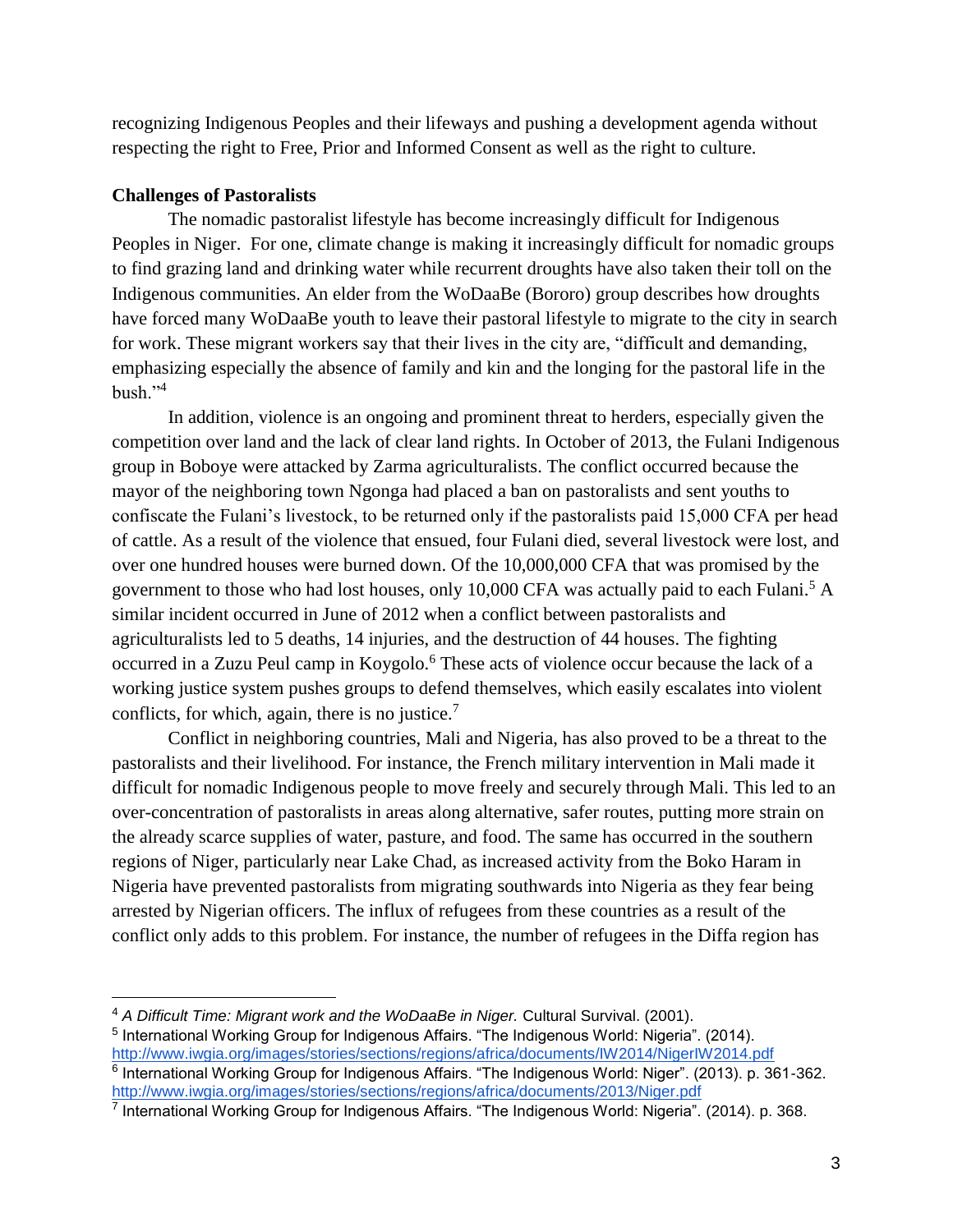grown to about 100,000 and Nigerien pastoralists must compete for important resources. <sup>8</sup> Furthermore, some young pastoralists have engaged in rebel groups in Mali and many people in Niger have trouble distinguishing between these rebel members and regular Indigenous pastoralists, which has led to greater stigmatization and violence against Indigenous people.

The increase in foreign conflict has also forced the Nigerien government to allocate more funds to national security, taking away from funds that provide support and social services for Indigenous people. It has also diverted attention away from Indigenous issues, such as the implementation of the Pastoral Code, as the government is more focused on security at its borders. Therefore, the government must dedicate more attention and financial resources to addressing the violence and instability faced by the Indigenous people of Niger.

## **Land Grabbing and Extractive Industries: Right to Free, Prior and Informed Consent**

Land grabbing has also been a prominent issue with over seventy cases of it having been identified thus far. The Nigerien pastoral association, AREN, has been successful in mobilizing around this issue and the instances of land grabbing are being investigated. However, reparations for land grabbing must still be addressed. Tuareg groups living near uranium mines are were not adequately consulted as to profit sharing models. Uranium mining in Nigeria is dominated by foreign companies, particularly from France and China, who are becoming rich at the expense of the Nigerien people. The process of Uranium excavation extremely detrimental to the surrounding environment, and exposes the nearby Indigenous Peoples to harmful radiation. In fact, it was found that radiation levels were 500 times higher than normal near uranium mines and that radioactive material had found its way into Indigenous groundwater and soil.<sup>9</sup> The Indigenous pastoralists of Niger have expressed concern that they lack participation in decisionmaking regarding extractive industry projects like mining and dams, highlighting as well the negative impact of damming on their access to water.<sup>10</sup> Tuareg people already face higher rates of poverty and, "the current prime minister's Tuareg ancestry should not distract from the fact that the community lacks genuine political representation in the capital."<sup>11</sup> The Nigerien government plans to spend \$2.5 billion to develop the North, where the Tuareg reside, and it is important that the government is held accountable for these promises and that they effectively address these mining issues. The Tuareg and other surrounding Indigenous people should be consulted and should receive fair compensation for allowing uranium extraction to occur on their lands.

 $\overline{a}$ 

<sup>&</sup>lt;sup>8</sup>International Working Group for Indigenous Affairs. "The Indigenous World: Nigeria". (2015). [http://www.iwgia.org/images/stories/sections/regions/africa/documents/IW2015/Niger\\_IW2015\\_web.pdf](http://www.iwgia.org/images/stories/sections/regions/africa/documents/IW2015/Niger_IW2015_web.pdf)

<sup>9</sup> Porter, Sébastian. *The exploitation of natural resources and land grabbing.* Africa Europe Faith and Justice Network. (2015).

 $10$  "Study on the resilience, traditional knowledge and capacity-building for pastoralist communities in Africa". United Nations: Economic and Social Council: Permanent Forum on Indigenous Issues. (2013). p. 7-8.

<sup>11</sup> Elischer, Sebastian. "After Mali Comes Niger: West Africa's Problems Migrate East". (February 12, 2013). *Foreign Affairs.*